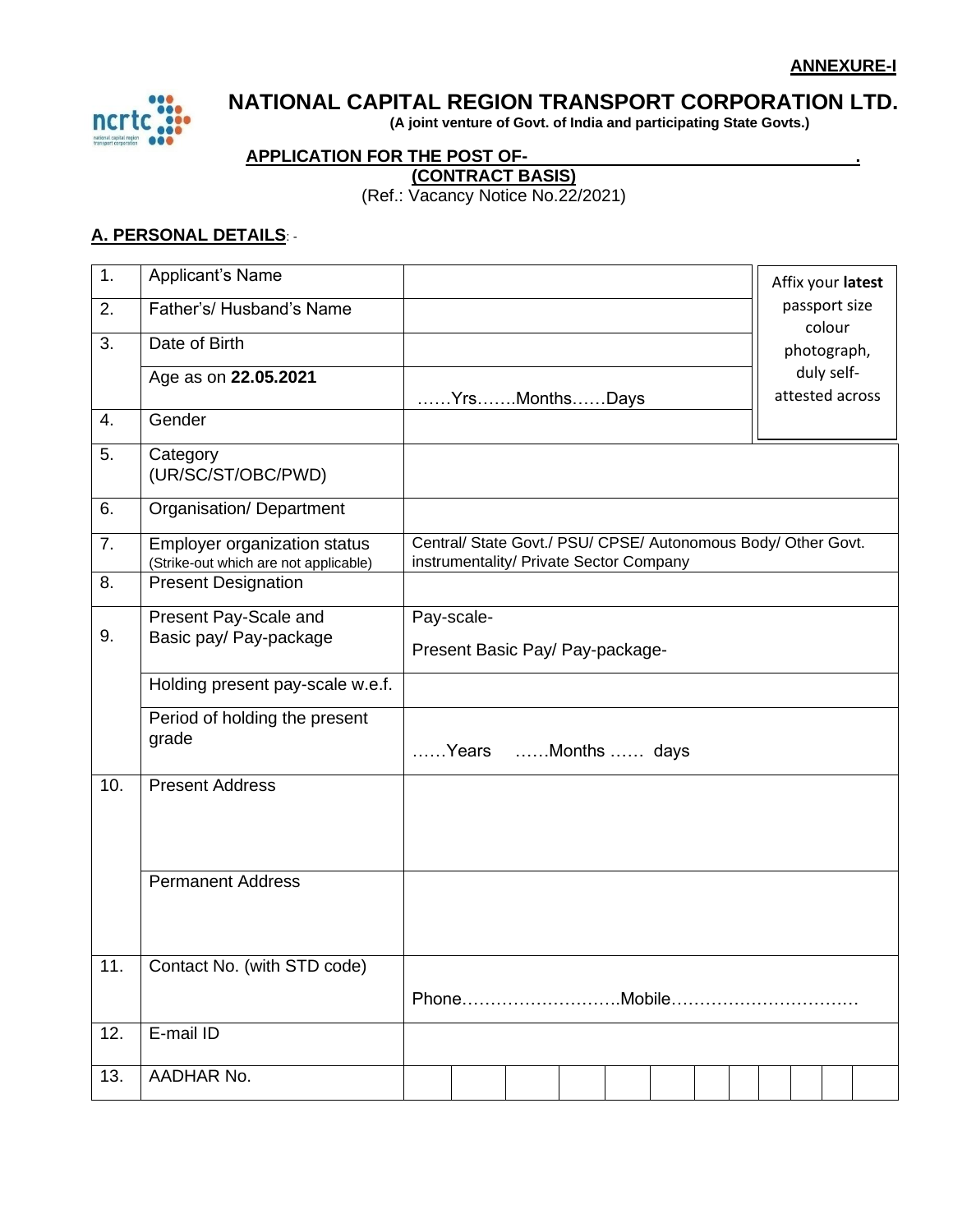## **B. EDUCATION DETAILS**

| S.N. | Qualification | Name of Board/ Institute/<br>University | Year of passing | Division/ Grade/<br>Percentage |
|------|---------------|-----------------------------------------|-----------------|--------------------------------|
|      |               |                                         |                 |                                |
|      |               |                                         |                 |                                |
|      |               |                                         |                 |                                |
|      |               |                                         |                 |                                |
|      |               |                                         |                 |                                |

#### **C. EXPERIENCE DETAILS: -**

| S.N. | Period     |  | Designation &<br>Pay-scale/ Pkg. | Organisation | Place of<br>posting | Responsibilities in brief |  |
|------|------------|--|----------------------------------|--------------|---------------------|---------------------------|--|
|      | From<br>To |  |                                  |              |                     |                           |  |
|      |            |  |                                  |              |                     |                           |  |
|      |            |  |                                  |              |                     |                           |  |
|      |            |  |                                  |              |                     |                           |  |
|      |            |  |                                  |              |                     |                           |  |
|      |            |  |                                  |              |                     |                           |  |

(Attach separate sheet, if required)

- 
- Total work experience …….. Years.<br>- Work experience in required field …….. Years. . . . . . . . . . . . . . . Years. - Work experience in required field

## **D. OTHER DETAILS**

| 1. | Whether any punishment awarded in last 10 years.                                                                                        | Yes/No  |  |  |  |
|----|-----------------------------------------------------------------------------------------------------------------------------------------|---------|--|--|--|
|    | If Yes, please furnish details                                                                                                          |         |  |  |  |
| 2. | Whether any disciplinary action/ inquiry is contemplated<br>against the applicant                                                       | Yes/No  |  |  |  |
|    | If Yes, please furnish detail                                                                                                           |         |  |  |  |
| 3. | Furnish Annual Performance Appraisal Report (APAR)<br>grading (Outstanding/ Very Good/ Good/ Average/ Below<br>average), if applicable. | 2016-17 |  |  |  |
|    |                                                                                                                                         | 2017-18 |  |  |  |
|    |                                                                                                                                         | 2018-19 |  |  |  |
|    |                                                                                                                                         | 2019-20 |  |  |  |
| 4. | Time required for joining, if selected                                                                                                  |         |  |  |  |

#### **E. REFERENCE OF TWO OFFICERS UNDER WHOM WORKING/ WORKED PREVIOUSLY-**

| <b>S.N.</b> | <b>Name</b> | <b>Designation &amp; Organisation</b> | <b>Mobile No. &amp; Email</b> |
|-------------|-------------|---------------------------------------|-------------------------------|
|             |             |                                       |                               |
|             |             |                                       |                               |
|             |             |                                       |                               |
|             |             |                                       |                               |